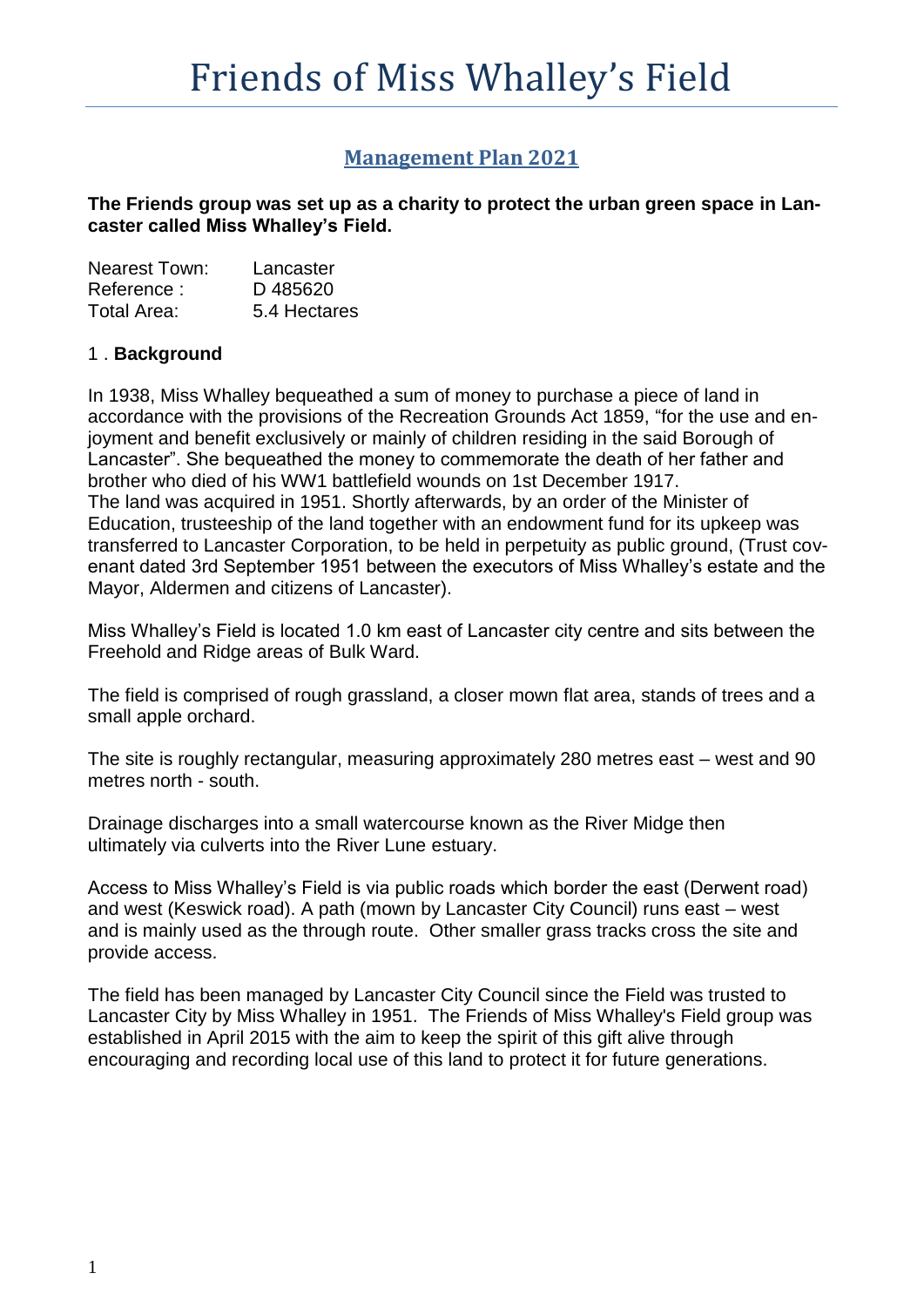# **2. Securing The Field's Future**

## 2.1 General Aims

- To protect the Field from development and to ensure that it remains a community resource in perpetuity
- To maintain and improve the flora & fauna on the field
- To improve access for all.

2.2 Actions required to achieve General Aims

- Maintain and protect our status under "The Fields in Trust" deed and register this with the Imperial War Museum.
- Maintain and protect our Lancaster Green Spaces status.
- Attain Town Green Status as per "The Commons Act 2006".

# **3 Communication**

#### 3.1 Aims

- i. To ensure that all relevant parties are kept informed of the historic background of the field and the need to protect it
- ii. To ensure that all interested parties are informed of, and where appropriate involved in, plans for the Field and all related activities and events
- 3.2 Actions required to achieve Communication aims
	- Work to the Constitution and review as required.
	- Arrange Annual General & Committee Meetings.
	- Maintain an up-to-date list of members & organisations (subject to data-protection legislation) to allow the effective communication of information relating to the Field.
	- Establish and maintain a web site ([www.misswhalleysfield.org.uk](http://www.friendsofmisswhalleysfield.org.uk/)) and a Facebook presence [\(www.facebook.com/MissWhalleysField/\)](http://www.facebook.com/MissWhalleysField/)
	- Establish links with like-minded groups both locally and further afield as necessary.
	- Inform pupils of local schools about the significance of the Field and involve them in activities wherever possible.
	- Maintain public notice boards to display information on the Field itself.
	- Contribute to articles in local & national media as the opportunity arises.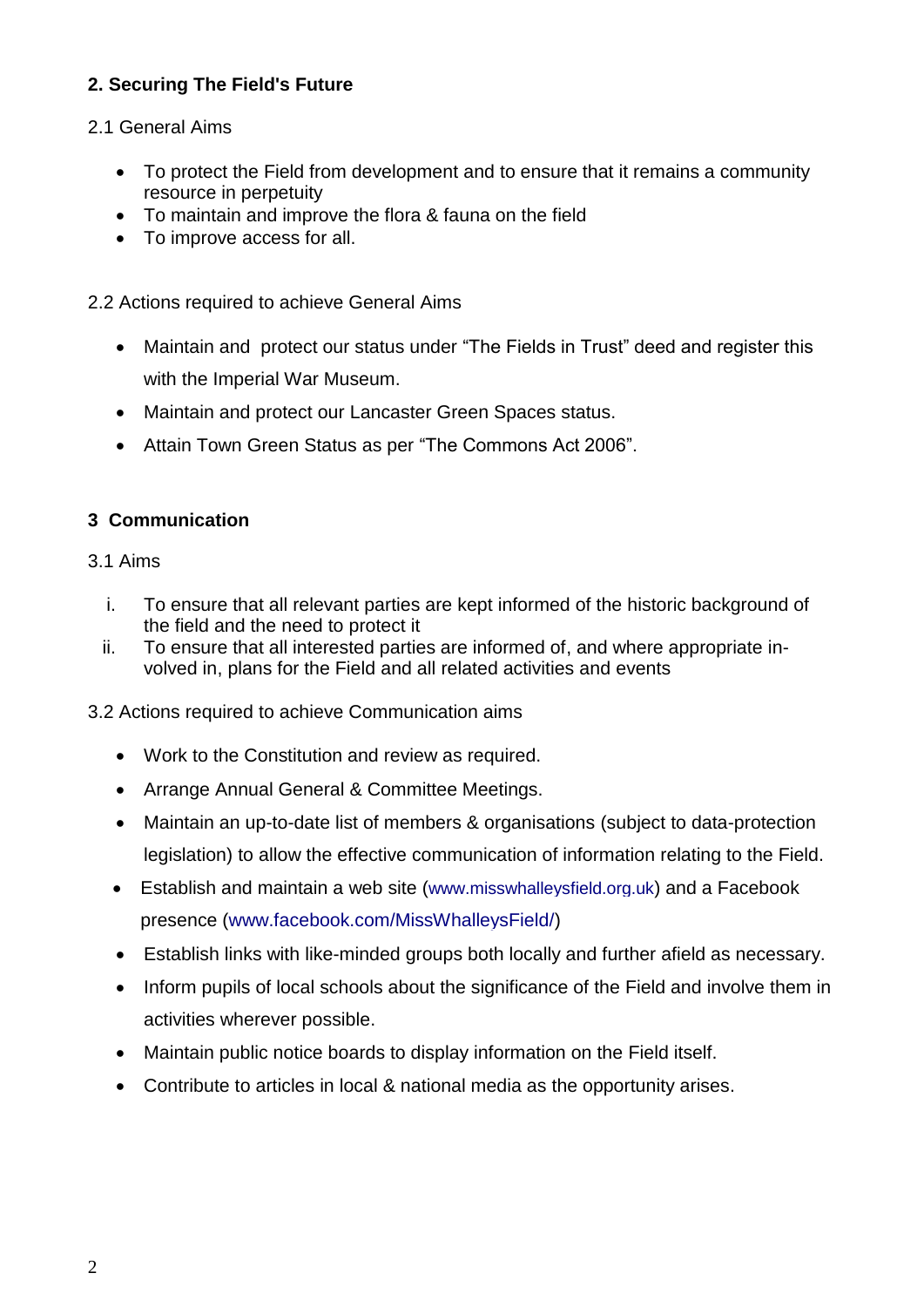# **4 Funding**

## 4.1 Aims

- i. To ensure that sufficient funding is secured to deliver the objectives of the group.
- ii. To manage funding in a manner which inspires confidence in the group's organisation and probity and attracts potential grant funding.

4.2 Actions required to deliver Funding Aims

- i. Maintain suitable banking facilities and any necessary insurance for the Group
- ii. Prepare an annual budget for the group including funding sources subscriptions (if any), grant funding, gifts in kind etc. and projected expenditures.
- iii. Identify and develop contacts with organisations and individuals prepared to support the group's activities; prepare grant applications as necessary. Develop contacts with potential donors in kind and manage such relationships professionally.
- iv. Ensure that accurate records of the group's financial affairs are maintained and available for inspection at the AGM and other times as required

# **5 Community Aims & Working with Lancaster City Council.**

## 5.1 Aims

- i. To ensure that access to the Field is available to all
- ii. To organise community events to involve like-minded people in the conservation, protection and use of the field
- iii. To involve families and school groups in managing the field in order to widen the recognition of the legacy bequeathed to the children of Lancaster
- iv. To liaise with the County and City Councils to agree the roles of all parties
- 5.2 Actions to deliver Community and Local Authority aims

Organise and assist with a programme of events to include the following, or similar:

- i. Wild flower meadow installation and bulb planting.
- ii. Tree management & clearance of scrub & brambles.
- iii. Path management & litter picking.
- iv. Community events including the community bonfire organised by the Gregson Community Centre.
- v. Surveys.
- vi. Remembrance Day Observation.
- vii. Local & National Initiatives.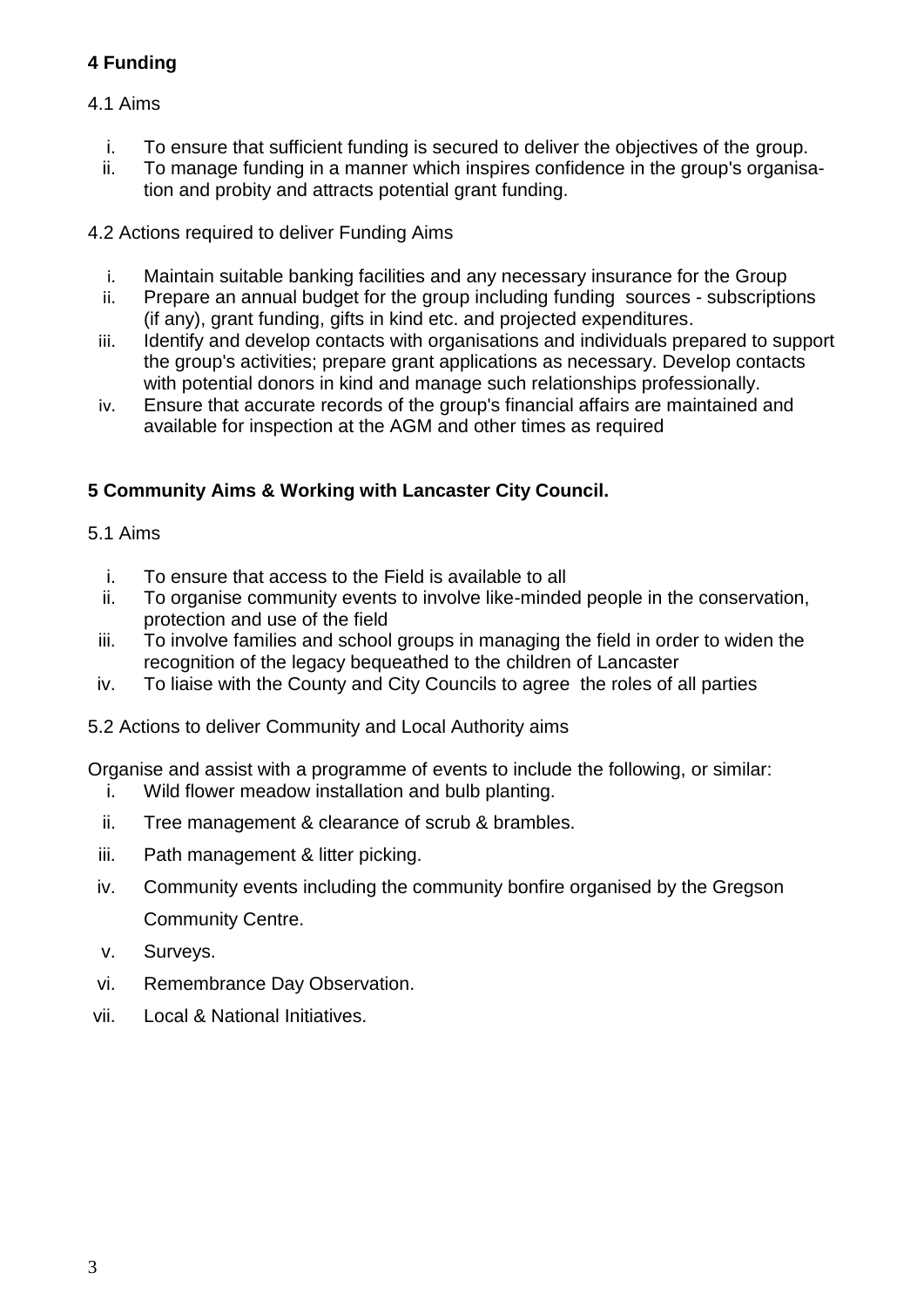# **3 Year Plan for Miss Whalley's Field April 2020 – April 2023**

Each specific point may be completed or started earlier or later than the specified time frame. This 3 year plan outlines objectives and is not a formal time limited project plan.

#### **April 2020 – April 2021**

- 1. Work to establish Jean Argles wood by maintaining/managing the 750 native trees and shrubs planted in February 2020.
- 2. Maintain the bulb planting along the main pathway.
- 3. Decide on the position and nature of additional seating install if funding can be obtained.
- 4. Consider the future of the memorial garden, improve the layout and agree a maintenance regime.
- 5. Discuss, plan and agree funding for a drainage scheme for the Field (NB: this may be the first phase of several schemes).
- 6. Consider and get approval for a small "wetland" area adjacent to the River Midge at the bottom of the Field.
- 7. Consider the installation and position of new wild flower meadows and protection/ enhancement of existing established areas.
- 8. Consider revamping the notice boards
- 9. Assist with community events, for example Remembrance day, local school activities national/local initiatives and the annual Gregson bonfire/activities.
- 10. Organise working parties to, for example, cut back willow and brambles and scythe the orchard and other relevant areas.
- 11. Work with partner organisations to raise the profile of the Field, for example by involving the Press, MP, Councillors etc.
- 12. Continue to work in close partnership with our key partner, Lancaster City Council and with local schools. Establish links with other potential partners/funder organisations.
- 13. Improve/maintain communications by regularly updating the web site, Facebook, notice boards and email circulation.
- 14. Review and record progress.
- 15. Update 3 year plan

# **April 2021 - April 2022**

- 1. Carry forward any items not completed in the previous year's plan.
- 2. Establish links with the potential Derwent Road Group with our specific remit to minimise damage to Field boundary and improve access safety.
- 3. Decide if we want to continue with the Town Green application.
- 4. Cement relationships with the 3 local schools (or other schools/organisations) to encourage the use of the Field by the community.
- 5. Arrange for additional volunteers to be trained in scything.